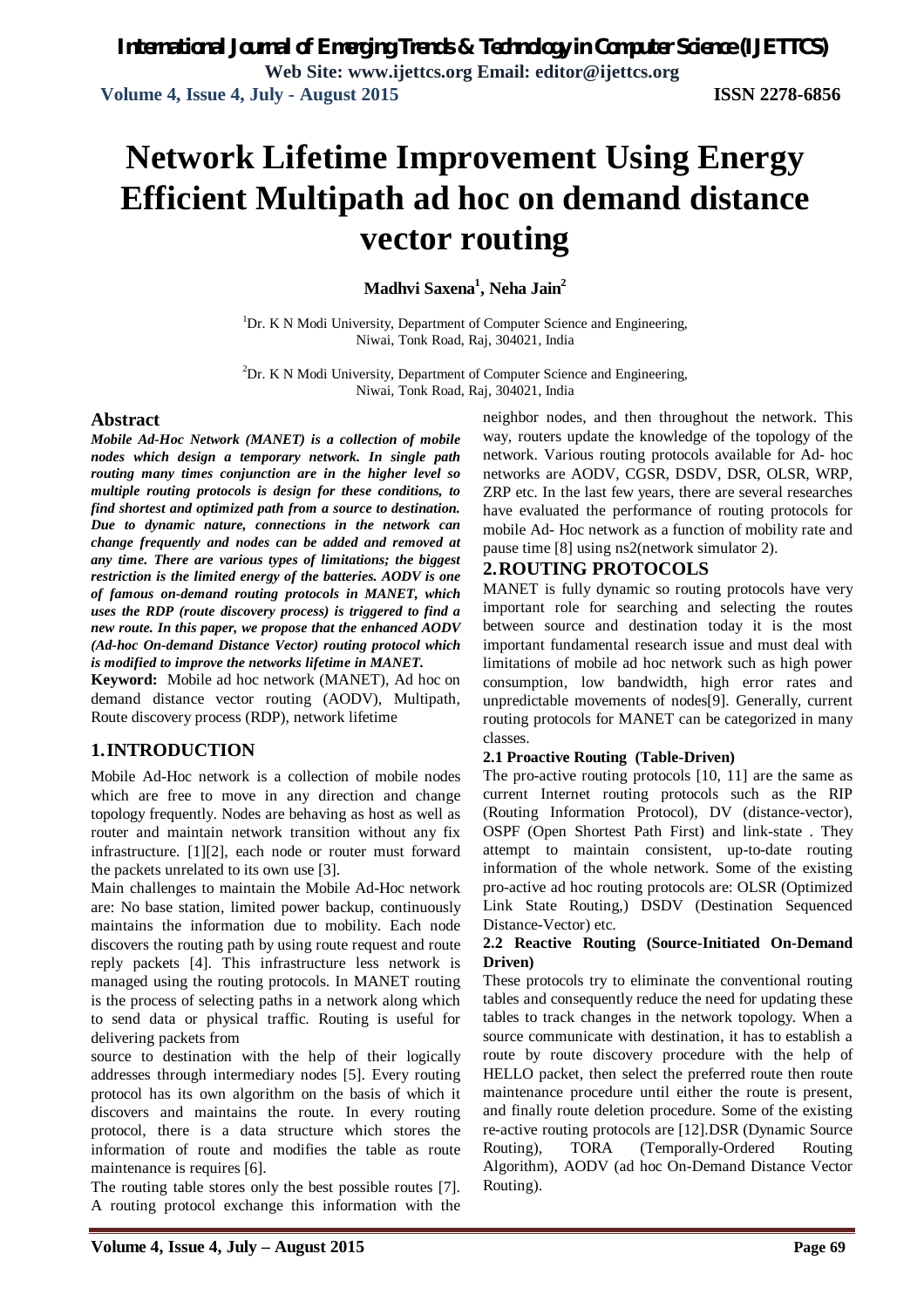# *International Journal of Emerging Trends & Technology in Computer Science (IJETTCS)* **Web Site: www.ijettcs.org Email: editor@ijettcs.org**

 **Volume 4, Issue 4, July - August 2015 ISSN 2278-6856**

#### **2.3 Hybrid Protocols**

Hybrid routing protocols [13] is a combination of proactive and reactive protocol, aggregates a set of nodes into zones in the network topology. The network is divided into zones and proactive approach is used within the zone to maintain routing information and reactive approach for route packets between different zones.

### **3 OVERVIEW OF AODV ROUTING PROTOCOLS**

AODV is an improvement on DSDV (Destination Sequenced Distance Vector) because it typically minimizes the number of required broadcasts by creating routes on an on-demand basis, as refuse to maintaining a total list of routes as in the DSDV algorithm. When source wants to send a data packet to some destination and does not have a direct route to that destination, it starts a path discovery process to discover the destination. It broadcasts a RREQ (route request) packet to its neighbor nodes; if destination node is not present then these nodes forward the request to their neighbors, and so on, until the destination is reachable. Then, the source node can send its packets to the destination via the established path [14]. A AODV routing protocol is an on demand distance vector routing which uses route request (RREQ), route reply (RREP), and route error (RERR) messages in the ondemand route searching process [15].

In the proposed MAODV algorithm, multiple paths are considered and the load is distributed uniformly by using the information available in the network. The main goal is to select a routing path that consists of nodes with remaining energy of higher order and hence providing longer life span in order to reduce routing overhead [16] and also to reduce the average end-to-end delay by routing the packets over the path which is less utilized.

### **4 ROUTING PROCESS**

The routing process involved in any routing protocol is mainly classified into three main divisions:

- Route Discovery
- Route Selection
- Route Maintenance

The Route Discovery and Route Selection processes are modified for effectively implementing the load balancing features in proposed energy efficient Multi-Path AODV (MAODV) routing protocol.

#### **4.1 Route Discovery**

In this work the author has modified the route discovery process, keeping remaining features of the similar to Ad hoc On-demand Distance Vector routing (AODV) protocol. Whenever a source wants to send data packets to other nodes, it determines route available to reach that destination node in its routing table. If there is no established route between source and destination, it starts

the route discovery process by broadcasting Route Request (RREQ) packets to all the neighboring nodes (Ref fig 1).



**Figure 1**.Route Request in AODV

#### **4.2 Route Selection**

The route selecting parameters used in the modified multipath AODV (MAODV) are defined as follows:

#### **4.2.1 Minimum Hop count**

There always exists possibility of many intermediate nodes between source and destination, and the route of which has minimum number of hop count. Select that path as the best preferred path between sources to destination (Ref fig 2).



**Figure 2**. Hop Count in AODV Route 1: S-1-2-3-4-D (4 hop count) (3rd preferred path)

Route 2: S-5-6-D (2 hop count) (1st preferred path)

Route 3: S-7-8-9-D (3 hop count) (2nd preferred path)

#### **4.2.2 Route Energy**

The Route Energy is the sum of energy possessed by nodes falling on a route from destination to source node. If route energy is high, then the probability of route failure due to exhausted nodes will be less (Ref fig 3).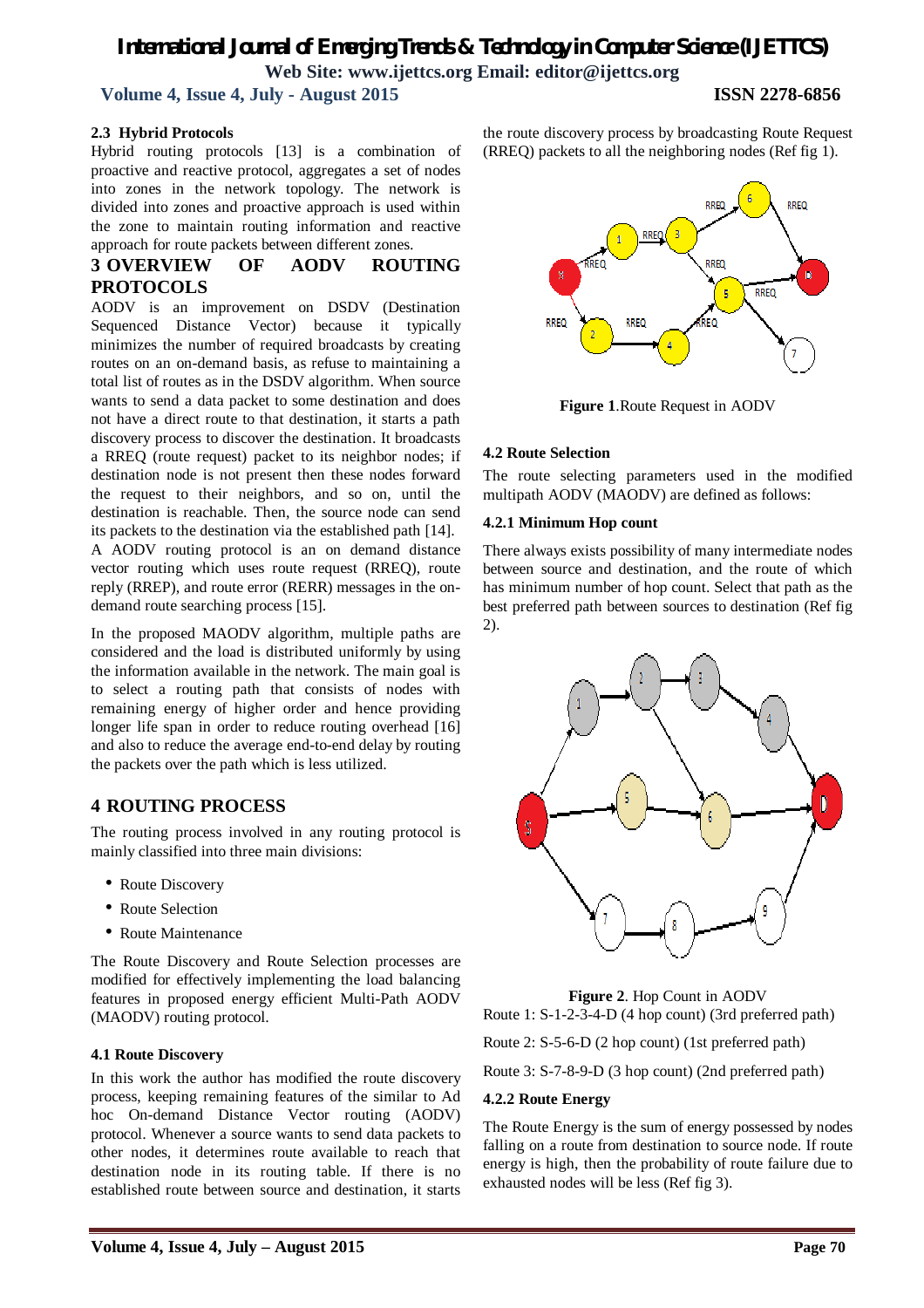# *International Journal of Emerging Trends & Technology in Computer Science (IJETTCS)*

**Web Site: www.ijettcs.org Email: editor@ijettcs.org** 

 **Volume 4, Issue 4, July - August 2015 ISSN 2278-6856**



**Figure 3**.Route energy

Route 1: S-500j-800j-D (1st preferred path)

Route 2: S-400j-600j-D (2rd preferred path)

"If min hop count route has minimum energy or less then threshold value the skip those paths and move on second preferred path".

#### **4.2.3 Stability**

The route has low rate of nodes mobility, if the mobility of nodes is less than the stability of route is higher.

#### **4.3 Route Maintenance**

In MANET, mobility of nodes is very high then link failure is a common phenomenon since mobile nodes moves out of its transmission range. Whenever link failure is depicted by an intermediate node, it broadcasts a Route Error (RERR) packet to other mobile nodes. When the source node receives the route error (RERR) packet, it immediately starts a new route discovery. This new route would be the alternative path from multipath identified above by the researcher for data transfer.

# **5 LOAD BALANCING**

After the selection of multiple paths based on above concept(s) briefly described above; the important question now is how to distribute the load to these different paths. The researcher for balancing the load has incorporated the use of concept 'First Come First Serve'.

- In this proposed work; initially choose the best path and with the help of route selection transfer data packet on that path.
- When load of the path increases or packet size became maximum then congestion is comes and packet delivery is decreased and packet drop is increases, then the overall performance is decreased.
- If congestion of that path is increased then multipath technique for AODV is used. It means that data packets are transferred on more than one selected path with the help of 'First Come First Serve' technique.

## **6 SIMULATION SETUP**

There are many network simulators are present here Network Simulator (NS) 2 used for Simulating, modeling and analyzing the performances of MAODV algorithm with the standard AODV Algorithm.

### **Software Requirements:**

Operating System: RHEL Linux Development Environment: Virtual Machine (VMware workstation) Network Simulator: NS2

|--|

| <b>PARAMETERS</b> | <b>VALUE(s)</b> |  |  |
|-------------------|-----------------|--|--|
| Simulation Time   | 360 Nodes       |  |  |
| Protocol used     | AODV and MAODV  |  |  |
| Area              | 100*100         |  |  |
| Traffic           | <b>TCP/FTP</b>  |  |  |
| Channel           | Wireless        |  |  |
| Operation mode    | 802.11          |  |  |

# **7 ALGORITHM FOR PATH SEARCH**

Start () For  $I = 0$  to n // n number of nodes Begin Route Discovery process () { Route request -> R [1], R [2], R [3]…….R [N]; // Send Request to all possible nodes Receive Route Reply packet (); //These paths are possible } Route Selection Process () { Select (minimum Hop counts && maximum energy routes);  $R [E] \rightarrow EN [1] + EN [2] + EN [3] + \dots + EN[n];$ } Data transfer () { //Use First Come First serves technique;  $P[1]$ -> 1<sup>st</sup> selected path; } If conjunction >= Threshold value Multipath () { Data transfer on  $2<sup>nd</sup>$  energy efficient path;  $P [2]$  ->  $2<sup>nd</sup>$  selected path;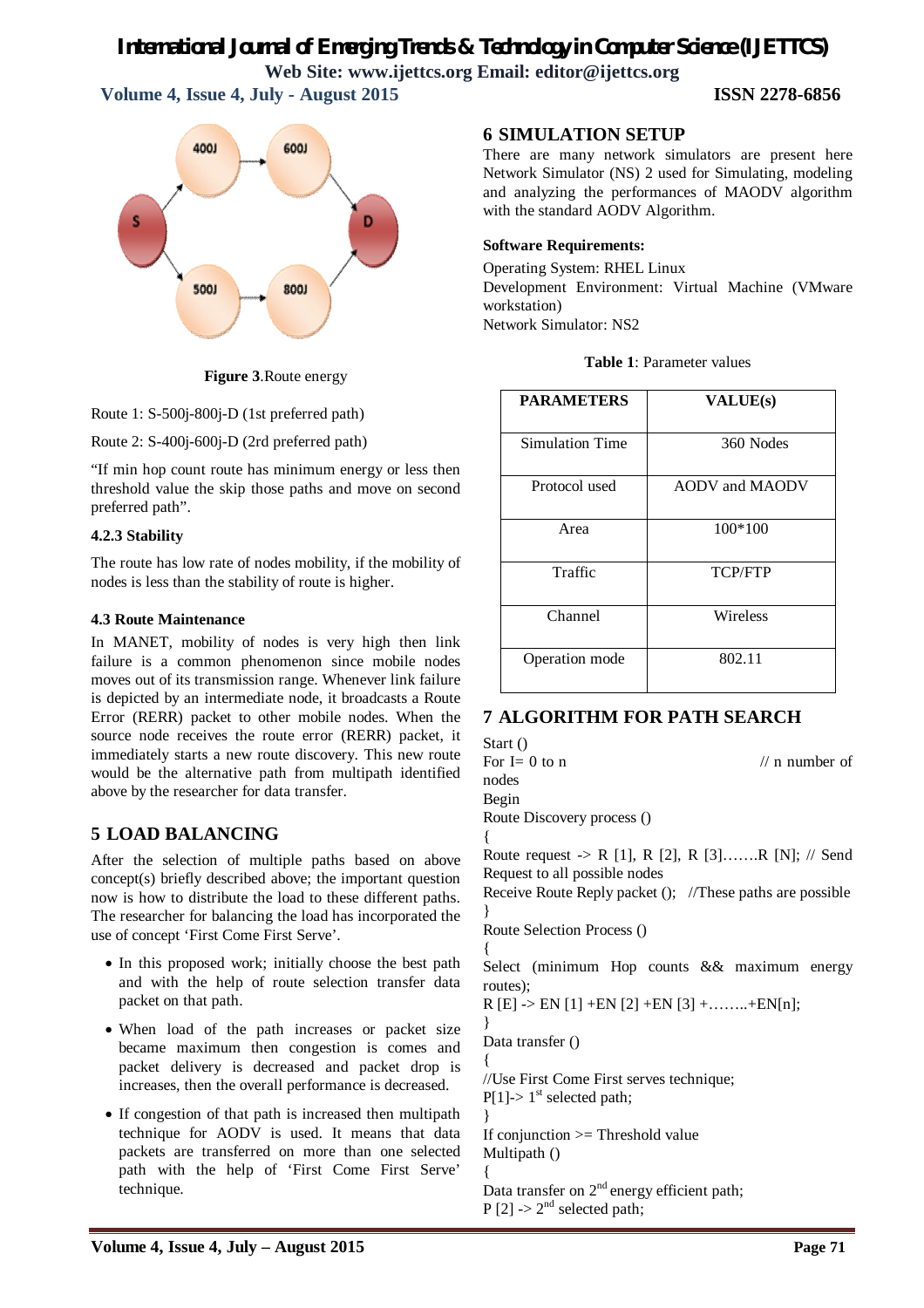# *International Journal of Emerging Trends & Technology in Computer Science (IJETTCS)* **Web Site: www.ijettcs.org Email: editor@ijettcs.org Volume 4, Issue 4, July - August 2015 ISSN 2278-6856**

 $P [3]$  -> 3<sup>rd</sup> selected path;

}

End;

//Repeat until all the data is transferred using energy efficient multipath approach.

| <b>PACK</b><br>ЕT<br>SIZE | <b>AODV</b> | <b>MAODV</b> | % OF<br><b>IMPROVEME</b><br>NT |
|---------------------------|-------------|--------------|--------------------------------|
|                           | 25 NODES    | 25 NODES     | 25 NODES                       |
| 2000                      | 92.020409   | 99.910409    | 0.110000                       |
| 2000                      | 89.032536   | 98.812525    | 0.210011                       |
| 2000                      | 87.043568   | 97.032547    | 0.985370                       |
| 2000                      | 89 064695   | 95.050065    | 0985370                        |
| 5000                      | 90.112455   | 95.075955    | 0.963500                       |
| 5000                      | 91 008194   | 99 906940    | 0.001254                       |
| 5000                      | 92.052012   | 96.871034    | 0.819022                       |
| 5000                      | 93.013993   | 98.037545    | 0.023552                       |
| 20000                     | 93.015355   | 98.917392    | 0.902037                       |
| 20000                     | 92.000230   | 99.704488    | 0.704258                       |
| 20000                     | 91.087245   | 97.853388    | 0.766143                       |
| 20000                     | 91 004054   | 95 608 667   | 0604127                        |
| 35000                     | 92.024277   | 95.068832    | 1.445555                       |
| 35000                     | 91.205962   | 96.990574    | 0.784612                       |
| 35000                     | 90.009756   | 95 848797    | 0.839041                       |
| 35000                     | 94.057883   | 99.723327    | 0.665444                       |

**Table 2**: Improvements in Network lifetime

### **8 MAX NETWORK LIFETIME**

Energy is a very critical issue in MANET, so that in this paper, author work on energy efficiency or for improvement of network lifetime. The process of selecting energy efficient path and for increases the network lifetime is discussed above in detail, here the author shows the improved results in MAODV algorithm as compared with AODV routing protocol. Max Energy Level shows that nodes required lesser energy to complete communication.

For the parameter Max\_Energy a Simulation has been done on scenario of network 25 nodes on standard AODV and MAODV the data is shown in table 2. The data reveals that was collected on four different packet sizes 2000 MB, 5000MB, 20000 MB, 35000MB and calculate remaining energy of different paths on AODV and MAODV algorithm with the help of trace files which generated in NS2 simulator.

 Fig 4 is the graphical representation of network lifetime of paths or we can say remaining energy of paths of 25 nodes network. An analysis by seen this graph can



**Figure 4**. Improvement in Increase of Network life time

# **9 AVERAGE END TO END DELAY**

For the parameter Average End-to-End Delay a Simulation has been done on scenario of network 25 nodes on standard AODV and MAODV the data is shown in table III. The data reveals that was collected on three different packet sizes.

On the basis of Table III an analysis for 25 nodes Scenario is done between AODV and MAODV for Packet size on different speeds. Improvements are calculated on various packet size and on scenario which shows Average End-to-End Delay is lesser in MAODV over AODV in 25 nodes network

**Table 3**: Minimization of average end to end delay

| Pack<br>et<br><b>Size</b> | No of<br>Path | Average<br><b>End-to-End</b><br>Delay in<br><b>AODV</b> | Average<br>end to end<br>delay in<br><b>MAODV</b> | <b>IMPROVE</b><br><b>MENT</b> |
|---------------------------|---------------|---------------------------------------------------------|---------------------------------------------------|-------------------------------|
| 2000                      | 1:1           | 366.23                                                  | 275.77                                            | 90.46                         |
| 2000                      | 1:2           | 275.70                                                  | 157.95                                            | 117.75                        |
| 2000                      | 1:2:3         | 319.91                                                  | 230.53                                            | 89.38                         |
| 5000                      | 1:1           | 662.08                                                  | 360.87                                            | 301.21                        |
| 5000                      | 1:2           | 384.59                                                  | 149.09                                            | 235.5                         |
| 5000                      | 1:2:3         | 360.89                                                  | 214.76                                            | 146.13                        |
| 2000<br>$\theta$          | 1:1           | 664.00                                                  | 240.81                                            | 423.19                        |
| 2000<br>$\theta$          | 1:2           | 240.81                                                  | 120.87                                            | 119.94                        |
| 2000<br>0                 | 1:2:3         | 350.80                                                  | 180.69                                            | 170.11                        |